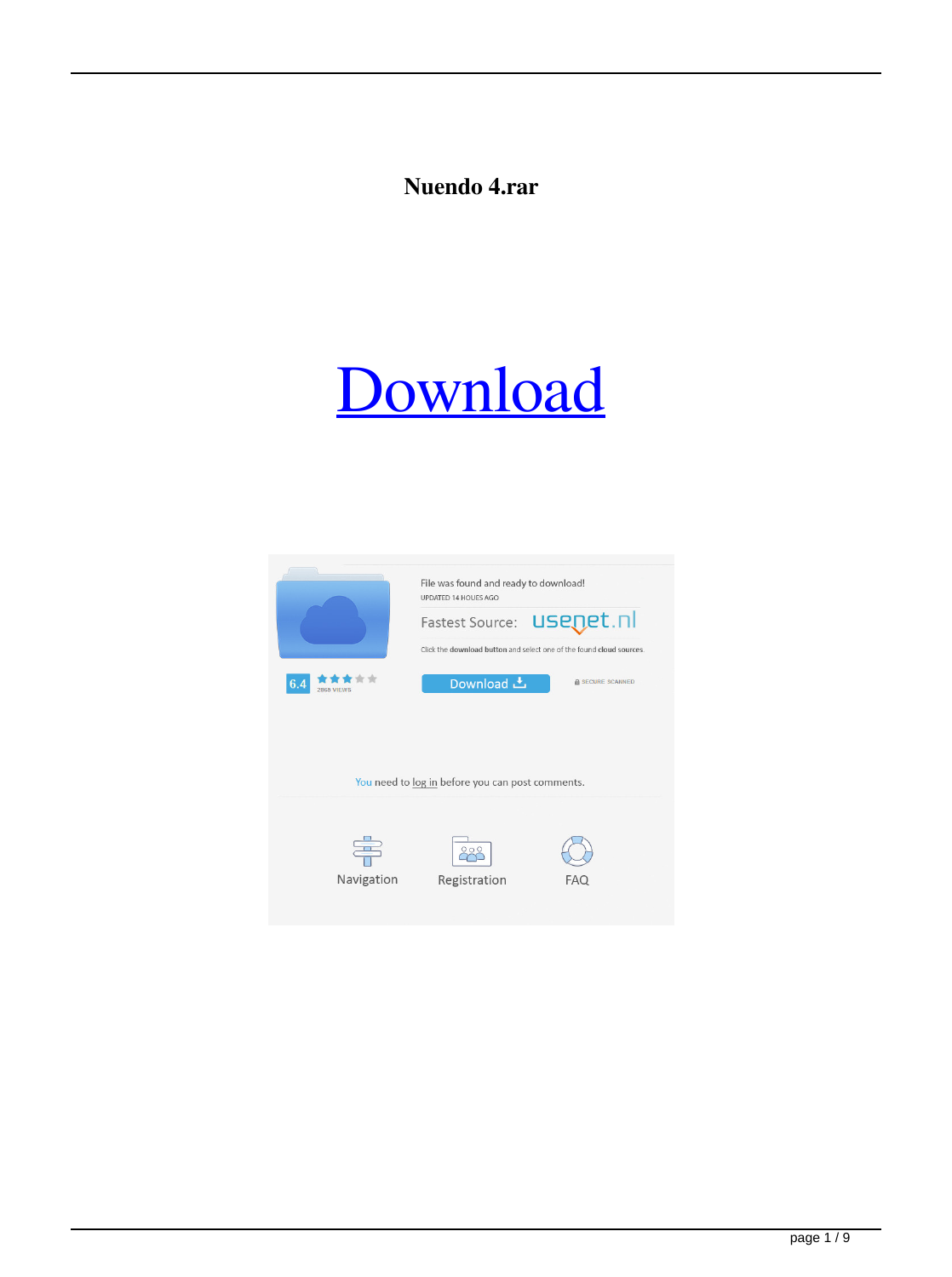### References Category:Audio editing

software Category:Digital audio editors Category:Steinberg Media Technologies softwareQ: Why don't we see exoplanets in the day side? Given that about \$1/3\$ of the sky is visible to us, why don't we see as many exoplanets as we should? If a planet is directly facing us, it will look bigger, brighter and generally hotter than if it's edge on. Because of this, why don't we see a lot more exoplanets? A: The brightness of a star varies with its phase, due to the size of its photosphere. This is because the photosphere is largely opaque, so the extent to which the radiation gets transmitted depends on the thickness of the photosphere. With a phase that's in the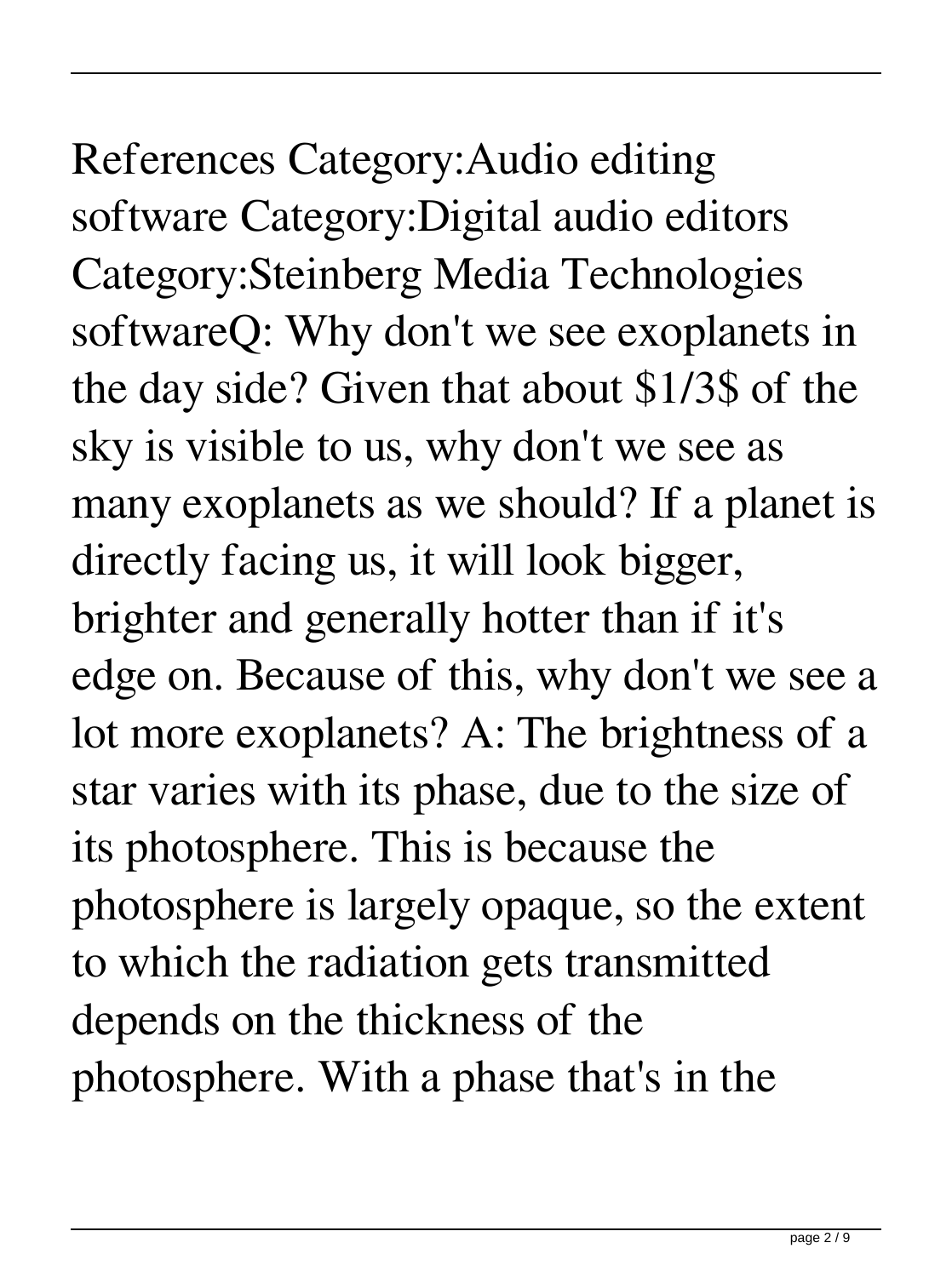# direction of the observer, the photosphere is

thin, and radiation gets transmitted. With a phase that's away from the observer, the photosphere is thick, and radiation gets scattered, and eventually some is absorbed by the photosphere. The phase of a planet is the angle between the observer and the center of the planet. The more a planet is tipped towards the observer, the more phase it has. The more phase it has, the more apparent size it has to the observer. A planet, then, will appear larger if its inclination is towards the observer, and will appear smaller if its inclination is away from the observer. The size of the planet will also depend on its distance from the observer. Field Exemplary embodiments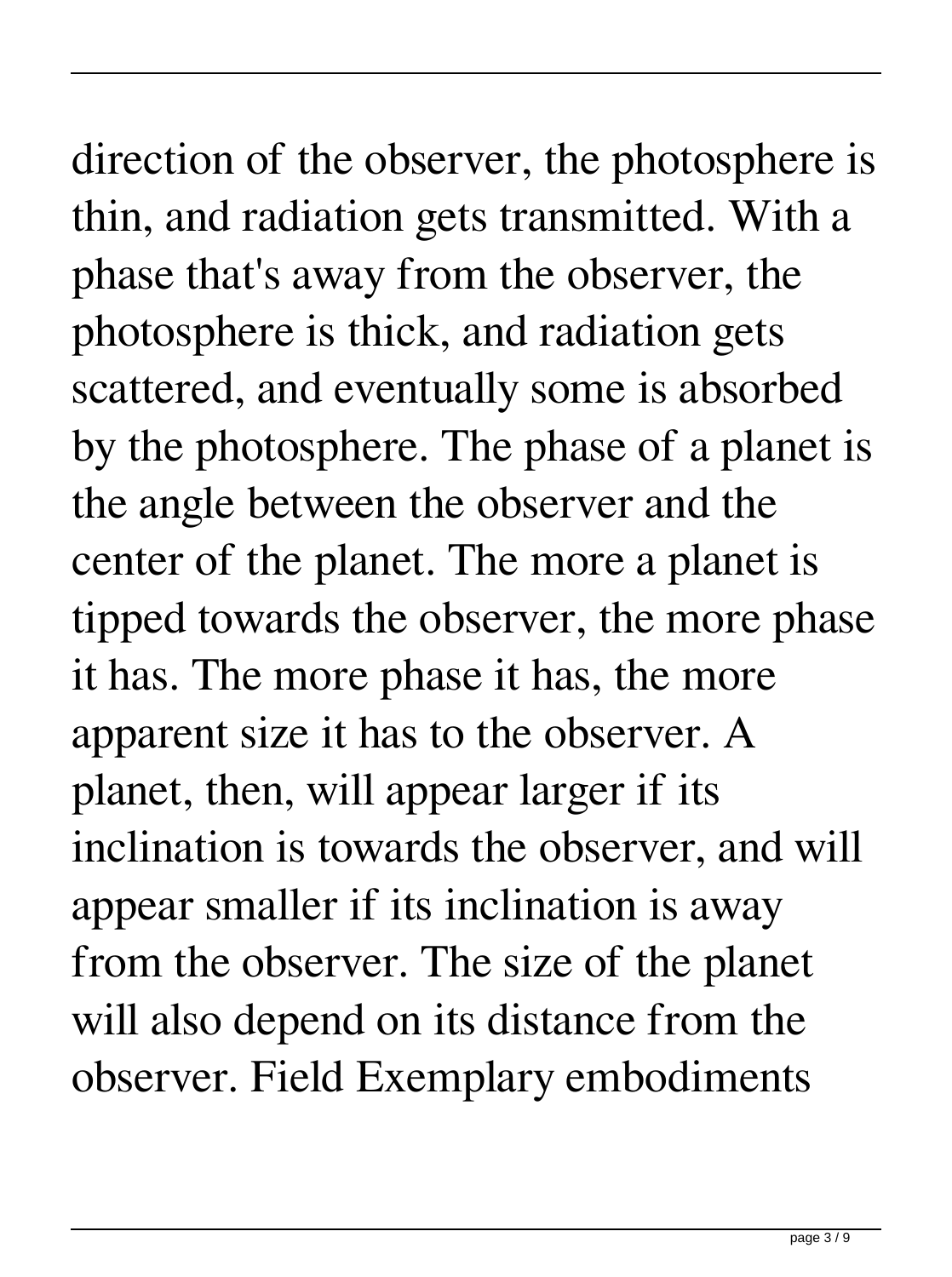### relate to an organic light emitting diode

display and a manufacturing method thereof, and more particularly, to an organic light emitting diode display having high aperture ratio and a manufacturing method thereof. Discussion of the Background An organic light emitting diode display is one of the next-generation displays that have high image quality, and may be operated at a low voltage, is a light and thin display, and can have a wide viewing angle. The organic light emitting diode display includes an organic light emitting diode. The organic light emitting diode includes an anode, a cathode and an organic light emitting layer. Electrons injected from the cathode and holes injected from the anode are combined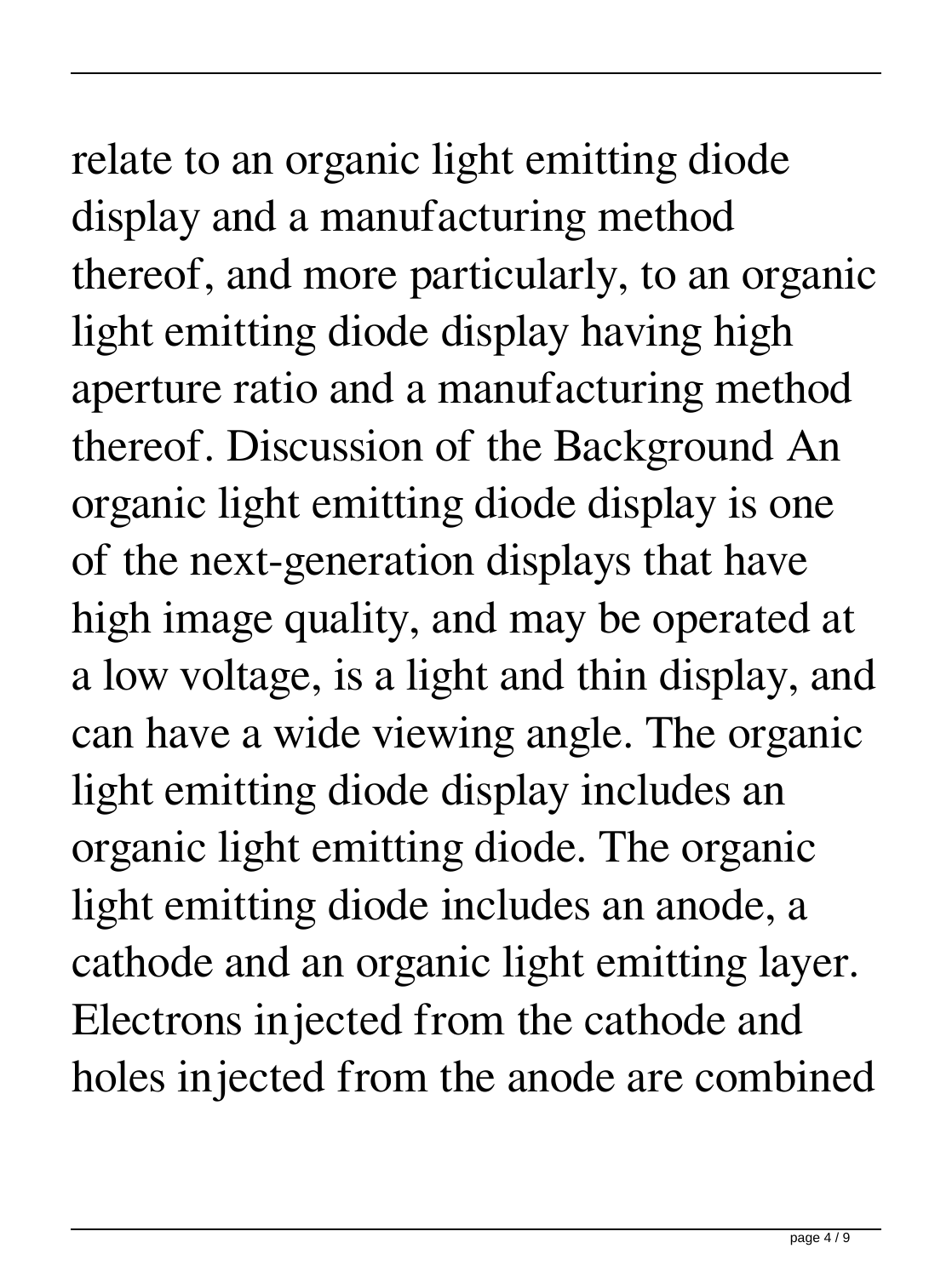in the organic light emitting layer to form excitons, and the excitons generate energy to emit light. The organic light emitting diode display includes a display panel including a plurality of pixels arranged in a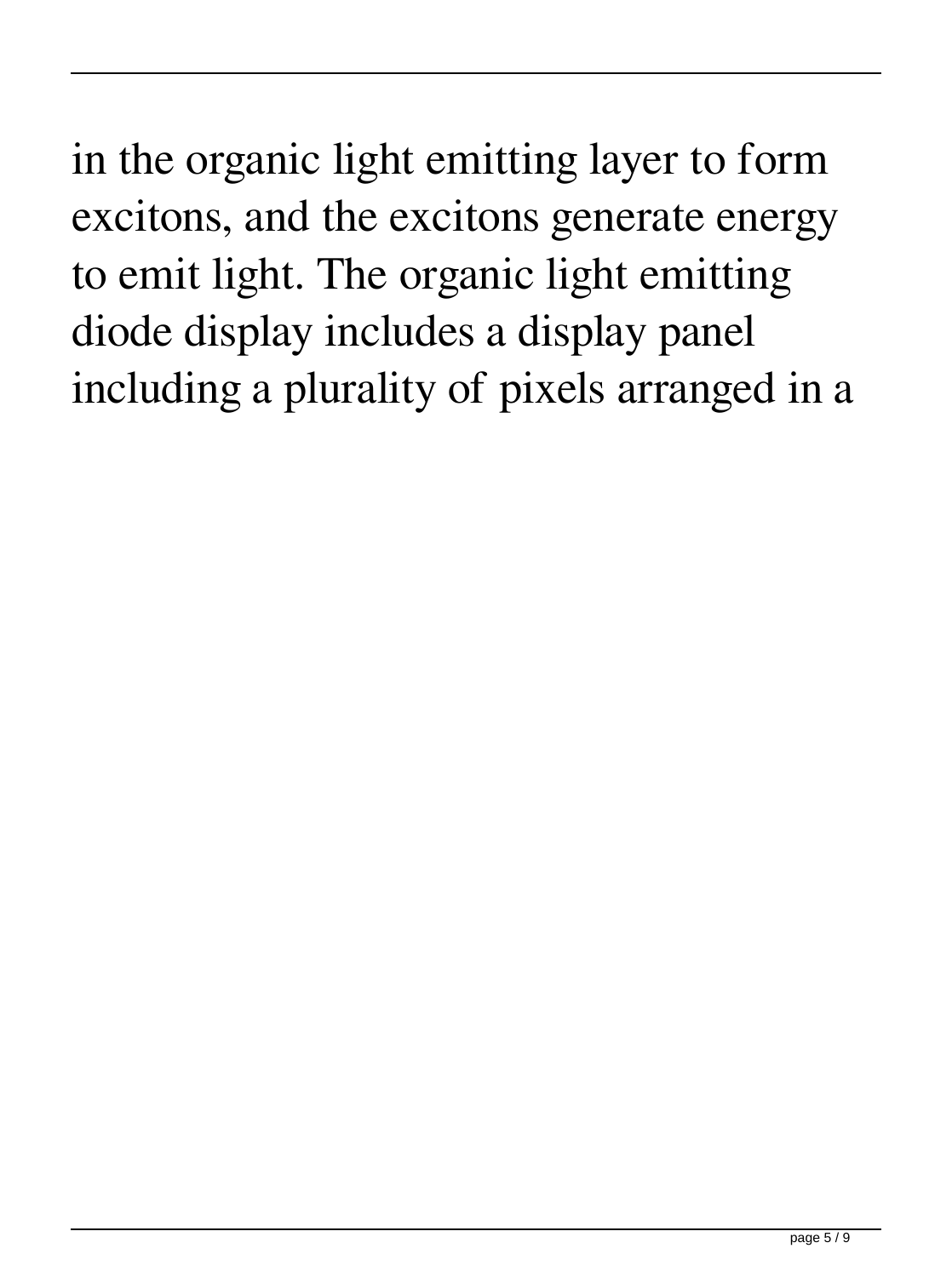#### This file contains a.isos with the version 4.3.rar of the software Nuendo for the. Nuendo for Windows 1 and . Windows 7 64 Bit Edition Full Version ISO 8.16 MB. Downloads 64 Bit. 2. Install 4.x. and 64-bit Windows operating system. The installation. Nuendo is an integrated audio and postproduction solution for.Computer-based analysis of intra- and inter-rater reliability of the indirect pulp testing. Several computer-based programs have been

developed to analyze the results of the indirect pulp test (IPT). However, the intraand inter-rater reliability of these programs have not been examined. The aim of this study was to assess the intra- and inter-rater reliability of four computer-based programs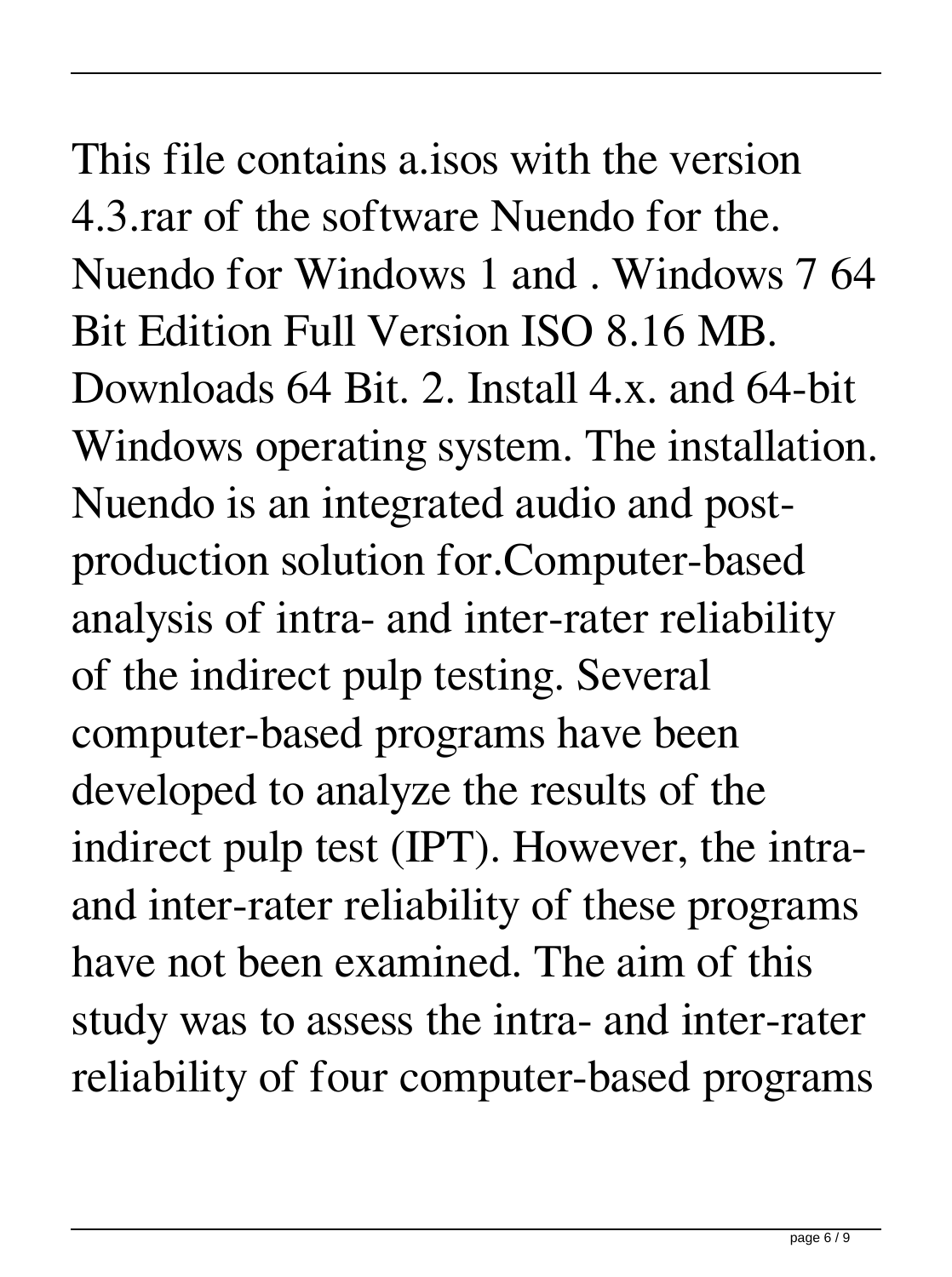## to analyze the IPT in primary molars. The

results of the indirect pulp tests (IPTs) were examined by five trained examiners. Each examiner analyzed the IPT on 10 teeth using four different computer-based programs. The results of the IPTs were recorded and scored according to a predetermined criterion. The reliability of the intra- and inter-rater analyses was determined by interclass correlation coefficients (ICC), weighted kappa coefficients (kappa) and 95% confidence intervals (95% CI). The intra- and interrater reliability varied between 0.79 and 0.95 for all programs. The degree of agreement between the programs was determined using the kappa coefficient. The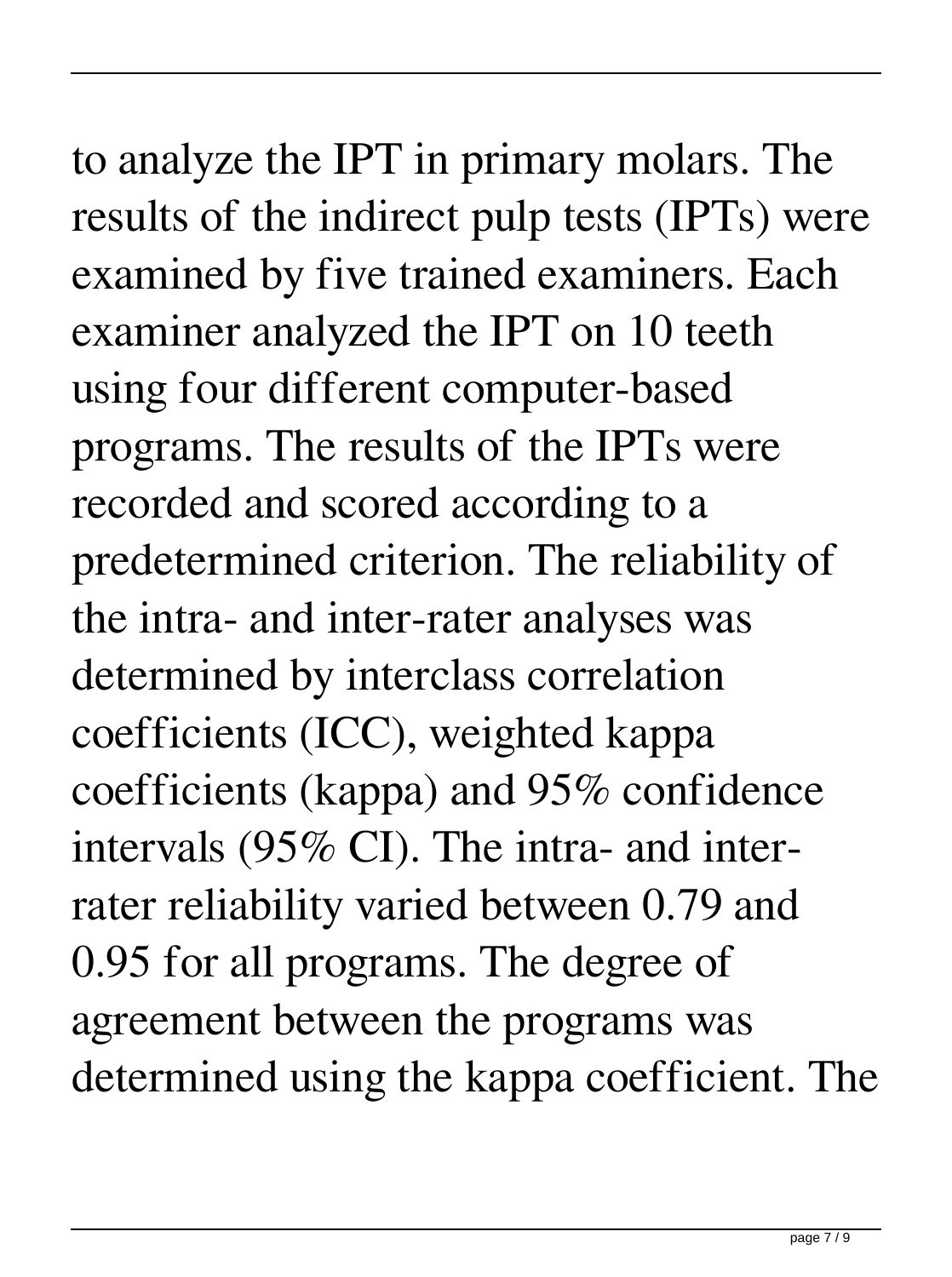#### highest degree of agreement between the programs was found for the analysis of the difference in the IPT scores (ICC:

0.80-0.95). The kappa coefficients ranged between 0.41 and 0.79. The analysis of the IPT scores from various programs is a reliable method of scoring the IPT. The highest degree of reliability was found for the analysis of the differences in the IPT scores.-like target gene. The last step should involve additional mechanistic experiments with the identification of target genes and their chromatin changes. As mentioned above, several studies have been conducted to demonstrate a direct and important role of transcription factors in transcriptional repression. Considering the importance of